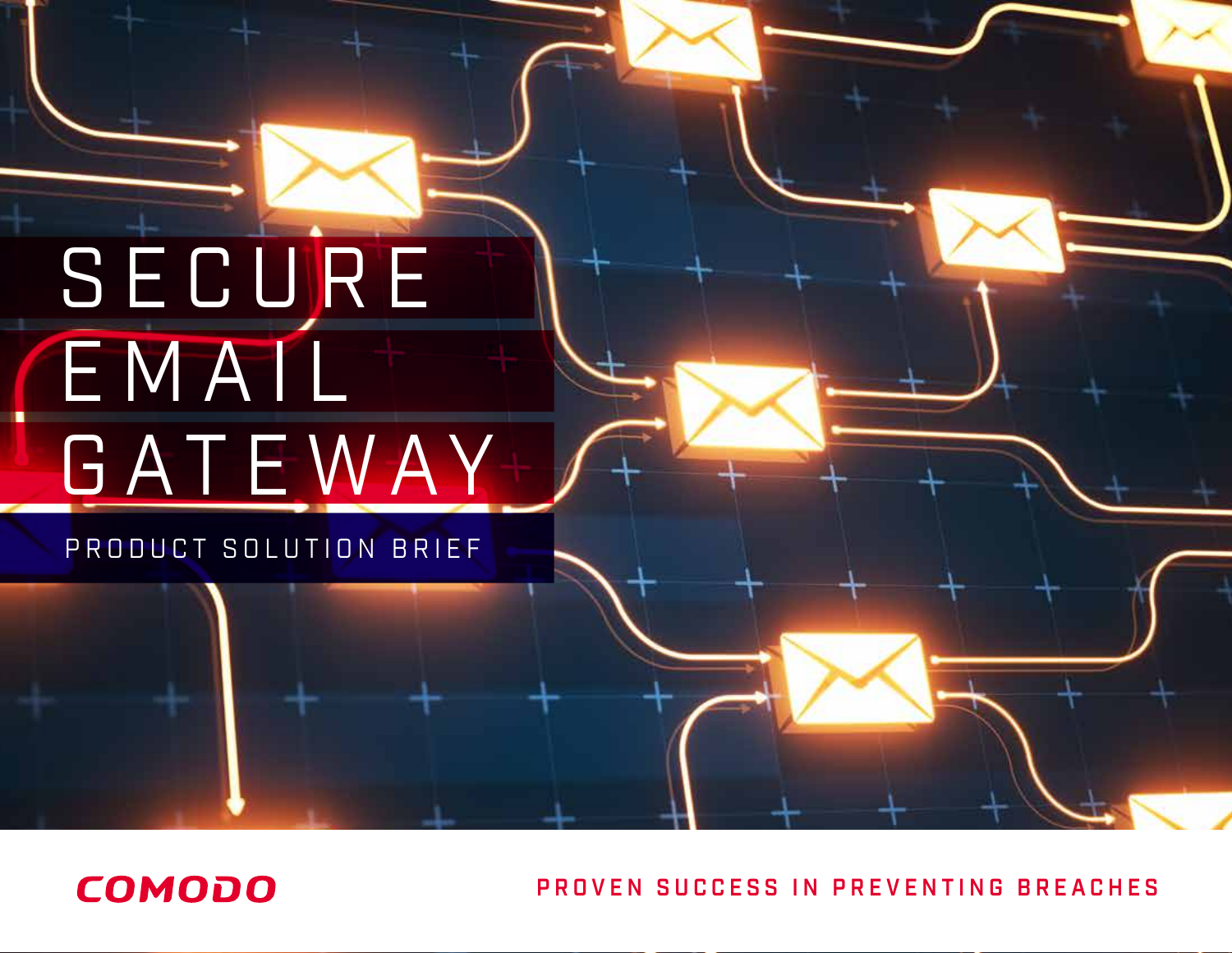## SOLUTION OVERVIEW

#### Cloud-based solution that blocks fraudulent and malicious emails

Secure Email Gateway is a robust antispam by blocking spam before it even enters your inbox. Using a sophisticated array of spam filters, anti-virus scanners, phishing prevention and content analysis engines, Dome Antispam Platinum protects your business against the latest email threats, including previously unknown ones.

Secure Email Gateway is compatible with all major MTAs, integrates easily into existing e-mail infrastructure and scales to accommodate thousands of users. Comodo Dome Antispam features intelligent filtering algorithms that deliver over 99% accuracy rates on content classification and spam detection.

#### Get a malware free mailbox paired with the our threat intelligence lab

Our Threat Intelligence Labs monitors, filters and contains, and analyzes malware, ransomware, viruses and other "unknown" potentially dangerous files 24x7x365 in over 190 countries around the world. With 5 offices spread across the Americas, Asia, and Europe (and staff covering over 190 countries), the Lab is made up of more than 120 IT security professionals, ethical hackers, computer scientists and engineers (all full-time Comodo Lab employees) analyzing millions of potential pieces of malware, phishing, spam or other malicious/unwanted files and emails every day. The Lab also works with trusted partners in academia, government and industry to gain additional insights into known and potential threats.

# **EMAIL THREATS AUTOMATICALLY BLOCKS**

**MALWARE OCCURS DUE TO PHISHING 80% of**

**EVENTS INSPECTED EVERYDAY 70 BIL+**

# **COMODO**